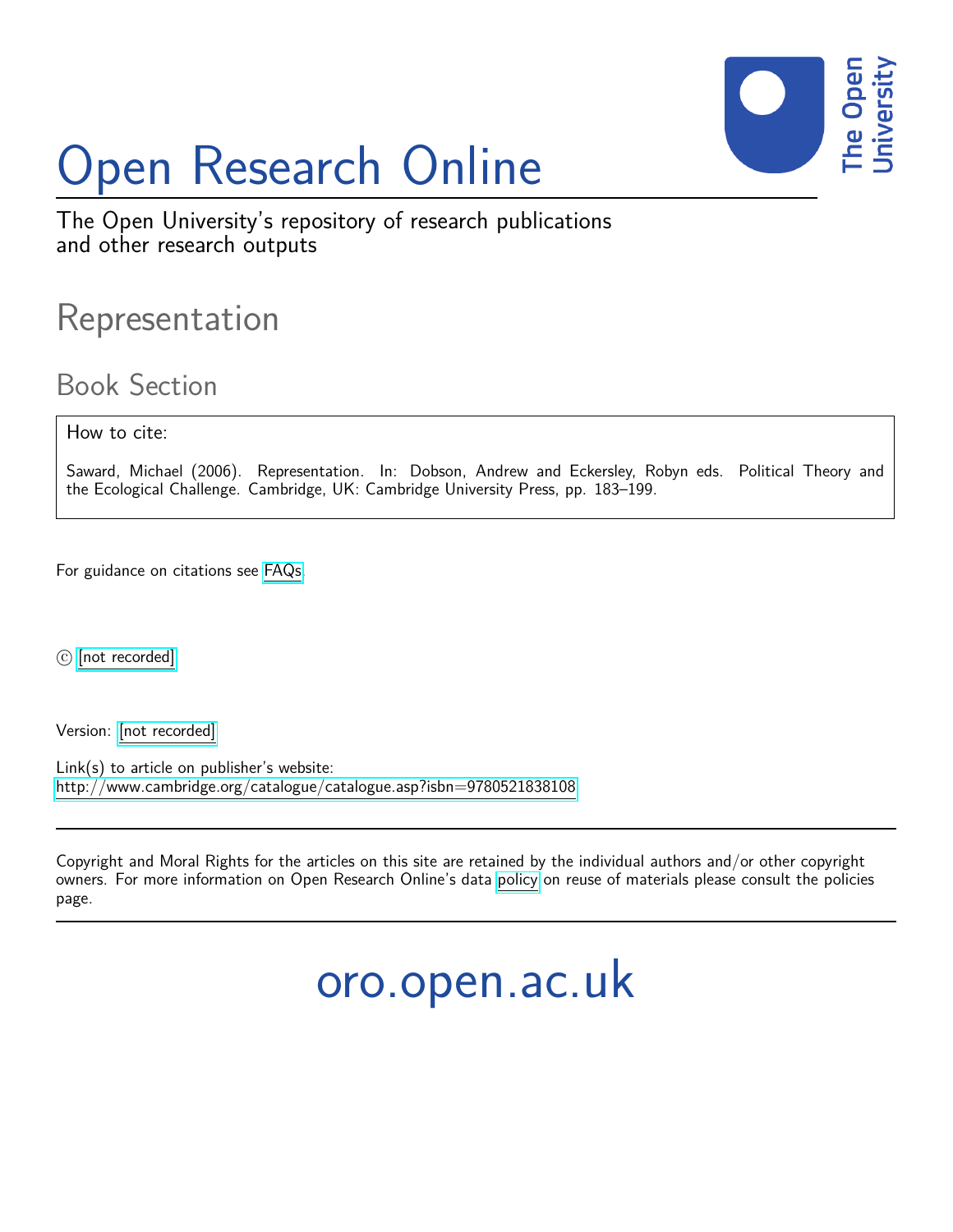#### Michael Saward

'Political theory' is a wide and diverse body of work; in this book's title, it comes across as inert, the receptor, the thing that is acted upon. The active ingredient, the 'challenge', is ecological. There is, of course, no given, bounded body of political theory to be acted upon, but rather a shifting set of arguments and assumptions. And the ecological challenge is in fact many challenges – to conventional views of the state, social justice, democracy, progress, individualism and more. Which of a range of possibilities to pick when it comes to 'representation'? How to represent the problem of representation?

Political representation is normally discussed in terms of how accurately elected representatives reflect the interests of voters. In this chapter, I argue that representation happens in many more Places than just elected legislatures, and in many more ways than the accurate capturing of human interests. I start from the view that representative claims are made by a great variety of political actors, and that representation involves the active portrayal of constituencies rather than simple reflection of them. From that base, it quickly becomes clear that adding some 'proxy' representatives of nature into conventional legislatures (Dobson 1996), for example, is just one part of the ecological challenge, and probably not the most important part. Broader portrayals or representations of nature matter in politics, and they matter beyond just parliamentary politics.

The concept of political representation we need will move us beyond the influential style of analysis of the (deserved) contemporary classic on political representation, Hannah Pitkin's The Concept of Representation (Pitkin 1967). Pitkin sets up the problem of representation in a distinctive way. She describes her basic task as a metaphorical search for 'a rather complicated, convoluted, three-dimensional structure in the

<sup>&</sup>lt;sup>o</sup> The author would like to thank Karin Bäckstrand, Andrew Dobson, Robyn Eckersley, Phil Sarre and Grahame Thompson for helpful comments on previous versions of this chapter.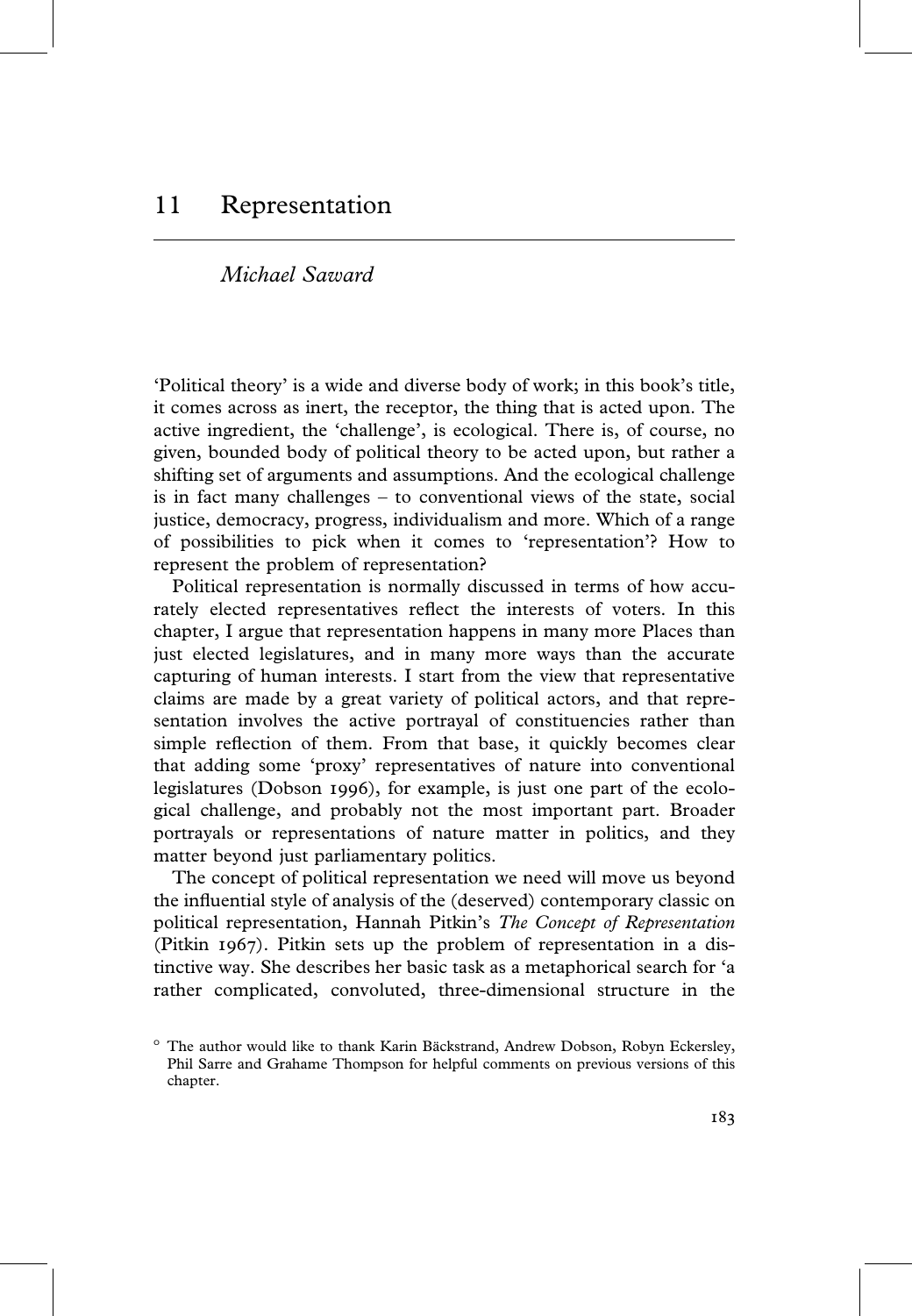middle of a dark enclosure' (1967: 10). Political theorists – Hobbes, Burke, Madison and others – have given us photographs of this structure, she says, taken from various angles. These photographs offer different images or interpretations of representation. 'Yet', says Pitkin, 'there is something there, in the middle in the dark, which all of them are photographing; and the different photographs together can be used to reconstruct it in complete detail' (1967: 10–11). There is, in other words, an essence of representation, a full view of it, three-dimensional and complete.

It is easier to admire Pitkin's work than to share her confidence. I suspect that in fact any way or style of capturing the problem of representation is more like a freeze-frame – one fragmentary, passing moment amongst others – than the definitive three-dimensional photograph. Pitkin is searching for a master metaphor which points to the essence of representation. The problem is that the metaphor – rich and compelling as it may be – remains a metaphor. Metaphors substitute for essences, or so we often like to think, precisely because those essences are so elusive. The trouble is that there are always other metaphors which depict their object in a different light, with different emphasis. We cannot reach a point where we say: 'this is the right metaphor, this captures it, the work is done.'

The elusiveness of the concept of representation itself is repeated for the world of representations in which we live. No one picture or representation of a thing, a person, an animal or whatever can securely be thought to capture its essence. That sounds limiting and negative. But there is another side to the coin. Metaphors or representations do crucial work for us. We use them to find entry points to gaining some understanding of processes, phenomena, people. But they do more even than that. Often our metaphors create our entry points; what we cannot imagine, what we cannot evoke with metaphor, we find difficult to see and therefore study. In his writing on representation, Derrida (1982) implies that we have to construct the concepts that bring into focus the objects of our study in order to study them.

Both the necessity and unreliability of such representations are crucial to carry into a discussion of political representation and the ecological challenge.

#### A New Approach to Political Representation

My approach is informed by a view of political representation which is based on three key background assumptions. First, in the words of Dennis Thompson, 'we must understand representation not as a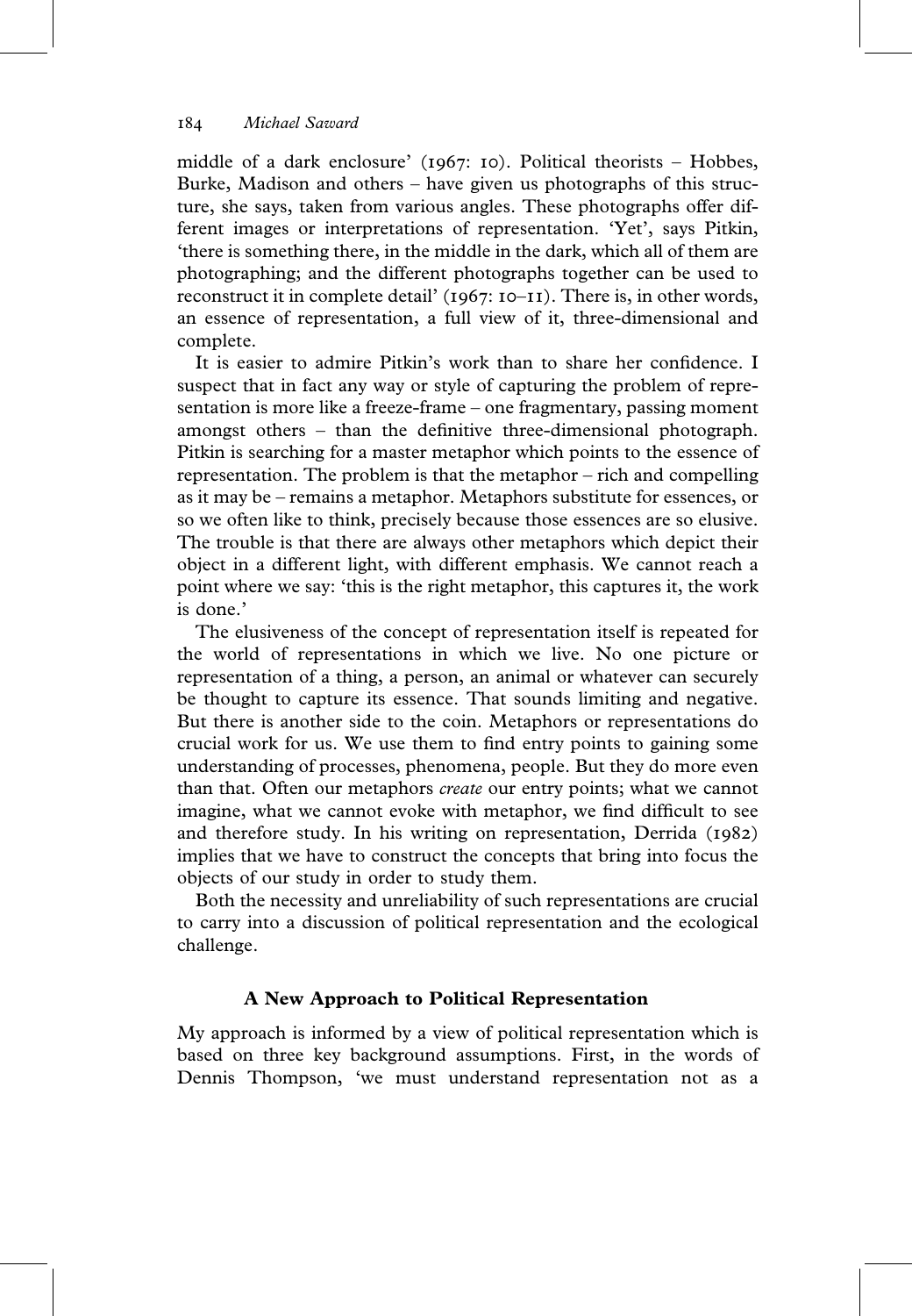relationship between constituents and representatives at particular moments, but as a process in which the relationship between citizens and representatives continues over time' (1988: 136). Second, we should see that representation as a process centres upon the practice of making claims to be representative, and varied efforts to substantiate and to contest those claims; and third, that 'constituents' and 'representatives' need *not* be members of electoral districts and elected parliamentarians or councillors respectively – only by narrow political science conventions do we confine discussion of political representation to parliamentary politics and electoral processes.

Representation is always something in the making rather than something achieved or completed, not least because it is tied up with an economy of claim-making rather than fact-establishing. A representative claim is a claim to represent, or to know what represents, the interests of someone or something. The claim could be expressed in a variety of ways. For example, I could claim to represent the interests of a person, or the needs of a country or region, or the needs of non-sentient nature. I could claim to embody the desires of my co-religionists, or that a painting accurately represents a particular landscape (and so on). Any claim can be and normally is subject to dispute, and may be accepted, ignored or rejected by individuals or groups.

Representative claims differ enormously from one to the next, but there are common elements at an abstract level. Claims have a maker – the one who asserts them. The maker puts forward a *subject* – perhaps herself, perhaps a symbol, perhaps a social group or party – as standing for or signifying an object, such as a human electoral constituency or an endangered species. The object of a representative claim is a concept, an idea of a real thing rather than the thing itself; the latter is more helpfully understood as the *referent*. Finally, claims have an *audience*, which may accept or reject claims. Critics may argue that to put all these elements together is to pack too much into a conception of representation, but it seems to me that all are vital. If we drop the maker or audience, for example, and concentrate on signification (subject as signifier, object as signified), we catch the technical side but miss vital political and cultural aspects of representation.

An example of a conventional representative claim would be: the member of parliament (M) offers herself (S) as the embodiment of constituency interests (O) with respect to a legally defined set of people in a constituency  $(R)$  to that constituency  $(A)$ . Or: the green party  $(M)$ offers itself (S) as the protector of the interests of endangered species (O) with respect to the animals in question (R) to governments and the broader media and public (A).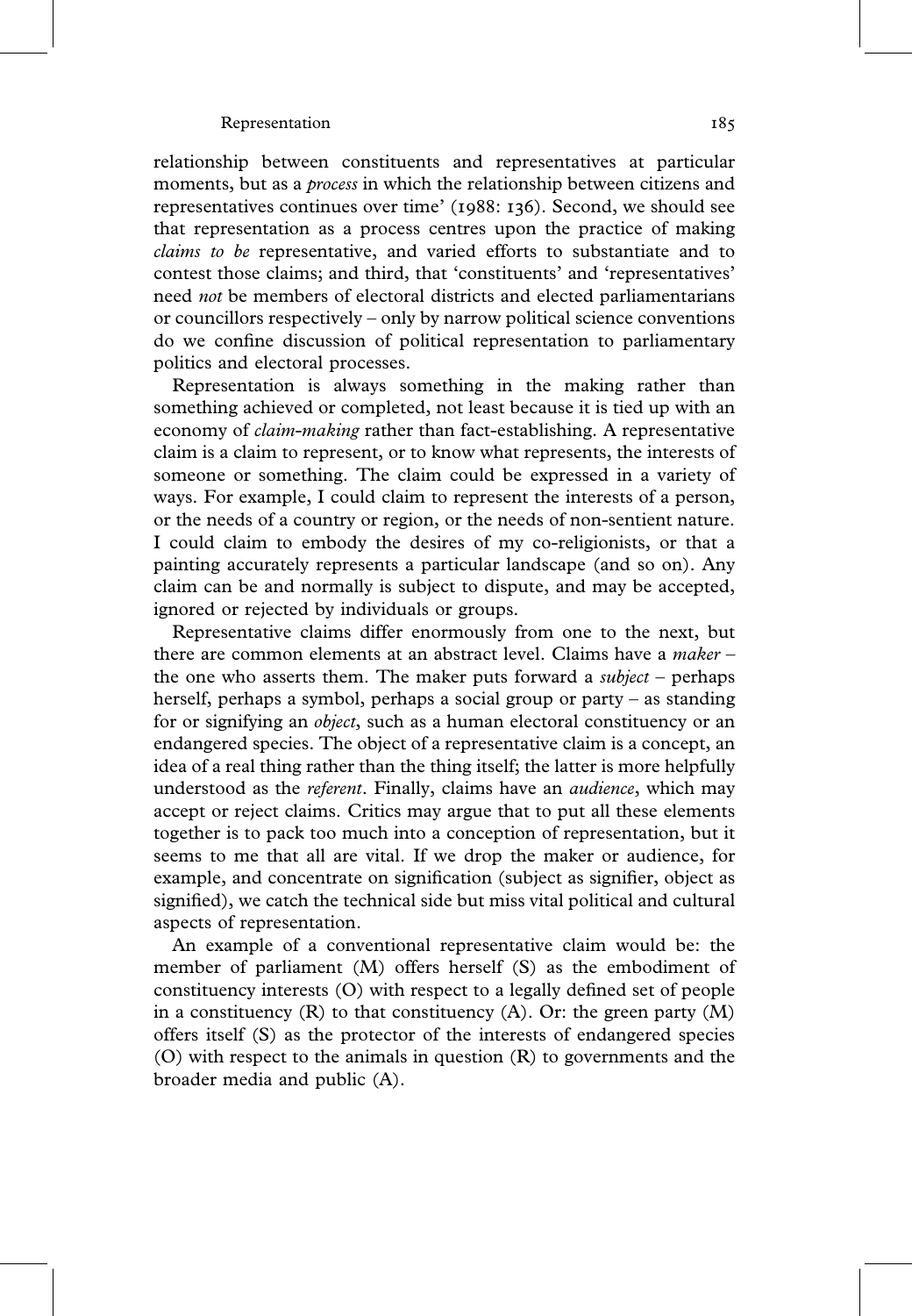Contained within the notion of the representative claim is an argument that aesthetic and cultural modes of representation are themselves political, and need to be seen as an integral part of what political representation is all about.

There is an indispensable *aesthetic* moment in political representation because the maker has to be an artist, to operate aesthetically, to evoke the represented. If for example an electoral constituency's interests were transparent, then a representative could simply 'read off' those interests and act on them. But the signified, or the object, is not the same as the collection of people who make up the constituency (the referent). It is a picture, a portrait, an image of that electorate. The 'interests' of a constituency have to be 'read in' via a subject or signifier, not 'read off'. This is an active, creative process, not one of passive reception of signals from below. The business of political figures, parties, lobby groups and social movements is aesthetic because it is political.

And political representation is necessarily *cultural* in the sense that there are cultural limits to the types of subject – object links that can plausibly be made in a given context. Potential audiences of representative claims have cultural codes which will make them receptive to some claims and unreceptive to others. In Stuart Hall's terms, '[c]odes fix the relationship between concepts and signs [subject and object in my terms]. They stabilise meaning within different languages and cultures' (Hall 1997: 21). These are codes which would-be political representatives can exploit.

A full account would require exploring the representative claim much more. For example, we would need to think about how an audience may or may not hear a message as it was intended, or dispute it by constructing its own alternatives. But my focus here is green political theory representations of 'nature' – constructions of nature as an object, intended for professional or political audiences. Constructions of nature, like those of other phenomena, are aesthetic creations using cultural resources. Green challengers to 'grey' or 'brown' political theory and politics question existing representations of nature and offer new ones. I turn now to specific examples and to raise some questions about them in the light of the preferred approach to political representation.

#### Green Political Theory and the Challenge to Representation

Selected works by Andrew Dobson, John Dryzek, Robyn Eckersley and Robert Goodin examined here are sophisticated green attacks on conventional representative democratic institutions. What I want to do is to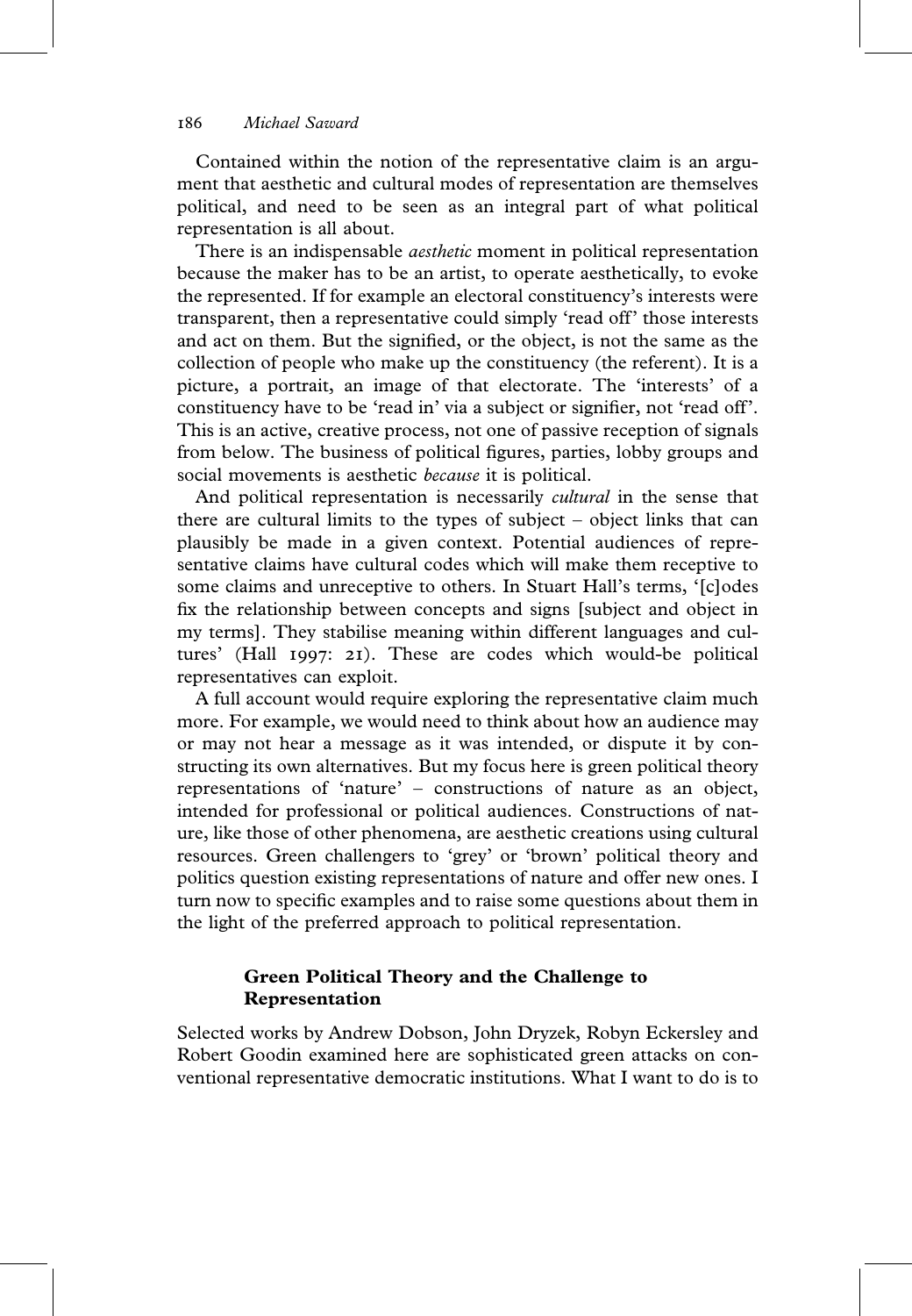deploy elements of the framework outlined above to shed light on some lesser-noticed aspects of what is going on in the ecological challenge's representations of nature especially.

Dobson invokes a 'species' as having interests which might adequately be represented when 'assured of the conditions to provide for its survival and flourishing' (1996: 137). Faced with the question of which animals are to be represented, and to what extent, Dobson invokes the rich metaphor of the 'hierarchy of moral considerability' which his proposed special parliamentary representatives for non-human animals – the proxies – should debate and decide for political purposes. Finally, he offers us a representation of future generations, people who will exist and who will 'want both a viable environment in which to live and the possibility of satisfying their basic needs' (1996: 132). In short, here are 'representations' of another sort, choices about the depiction of potential new 'constituencies' – one might say choices about how to constitute constituencies. The theorist (M) puts forward proxy representatives carrying hierarchies and flourishing conditions assumptions (S) as defining and standing for the needs of animals and of future generations (O) with respect to animals and presumed future people (R) for consumption by a human political audience (A). The assumptions about flourishing and needs look general and reasonable, but in theory they are not the only ones that proxies might come up with. They are the theorists' creations, his preferred representations of the problem. The creations are theoretical, but they are also political in a deep way: they involve particular claims about what interests are, how they need to be construed. And those particular claims play their role in making a new potential political constituency visible, of defining it through representation.

Let me turn to Eckersley's essay, 'Deliberative Democracy, Representation and Risk' (2000). This piece is an account of the limits of conventional representative machinery in the face of pressing ecological problems and demands. Future generations and other species form 'communities of fate' which have the potential to be harmed by political decisions and industrial processes. Therefore they are interests that ought to be represented within our political structures. Future generations and other species cannot represent themselves, so they must be represented in some other way. Eckersley considers positively the potential of a modified version of deliberative democracy to assist in bringing about a more ecologically sensitive democracy.

There are two points here. The first is an interesting tension in Eckersley's account of representation. On the one hand, she places weight on the idea of stretching elected representatives' imaginations, as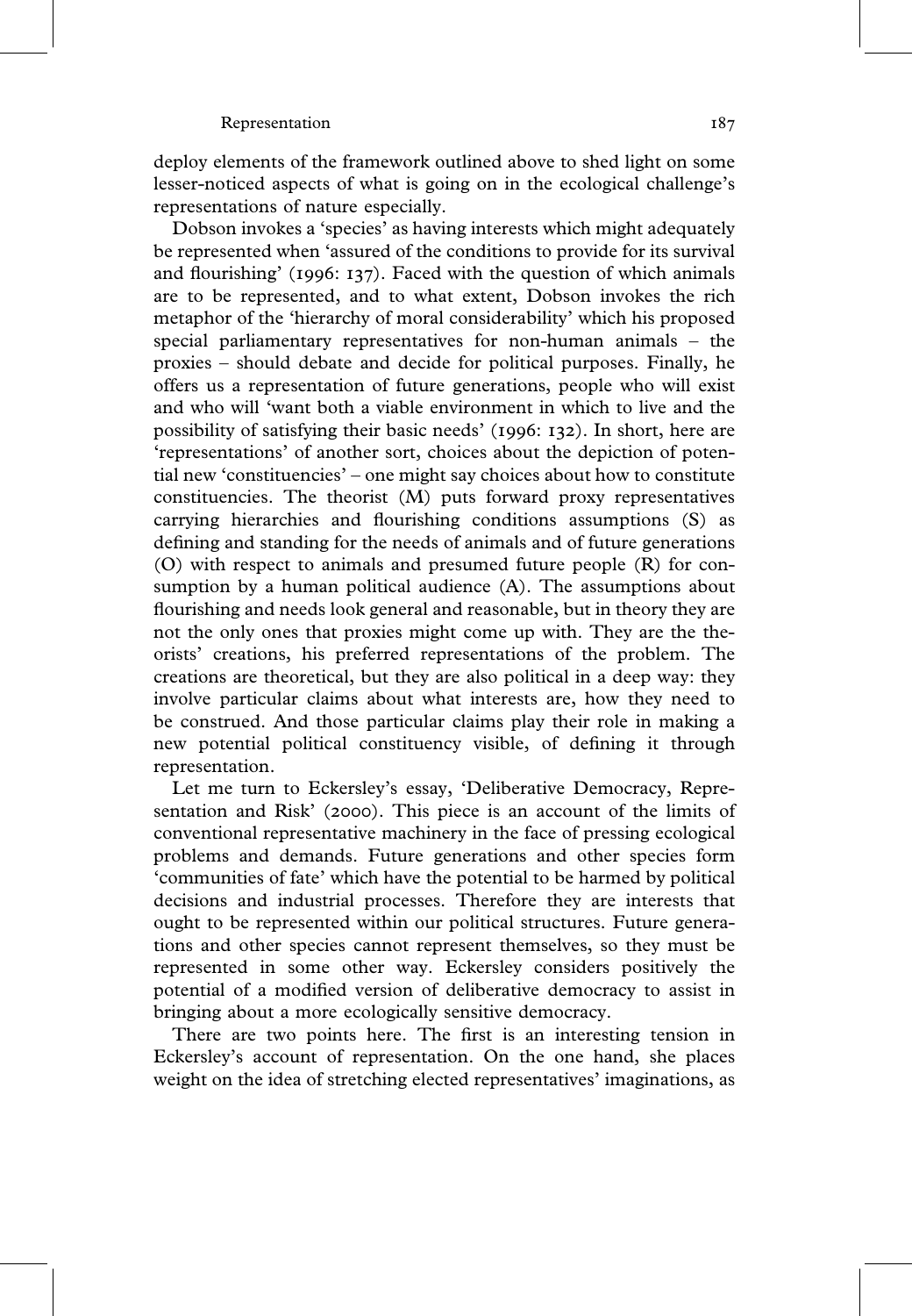a way of ensuring that the interests of future generations and other species are taken on board in decision-making. On the other, she tends to regard the interests of these constituencies as real and singular. Admittedly this needs to be read between the lines of her account, but there are plenty of relevant lines to read. For example, she refers to 'the perspectives of differently-situated others', 'the concerns and interests of differently-situated others', of adopting 'the standpoint of differentlysituated human and non-human others' (2000: 128–9). The main challenges to representatives being able to imagine these interests, she argues, are epistemological and motivational. The epistemological challenge is how to know, to recognise, those interests. An institutional mechanism that can help us to meet this challenge is 'mandatory stateof-the-environment reporting' (2000: 129). In short, there is an emphasis on the singular knowability of the interests concerned. Here, I want to suggest, is an example of *unidirectionality*. A unidirectional approach to representation proceeds from the assumed given character of the represented to the adequacy of the representatives' perception of that character. In the terms of the model, two things are happening. First, the distinction between object and referent is glossed over – future people (R) have determinate interests (O) just because they will exist. And second, the process of knowing those interests involves *discovery* by appropriate technique (state-of-the-environment reporting). The maker and the subject are set aside, missing therefore the necessarily constitutive role played in these elements of representation. My argument will be that representation should instead be seen as bidirectional (or multidirectional), recognising the interpretative and selectively creative role of makers and subjects in representation. Using Eckersley's own terms, I am suggesting that the imagination or 'enlarged thinking' of her subjects, the elected representatives, stretches beyond the role of knowing by discovery what is already there (the interests of future generations, for example), to actively evoking one or more potential versions of what is there to be represented. It might be protested that techniques like state-of-the-environment reporting have a scientific status that overcomes the partiality and selectivity of representations; I shall say more on scientific representations of nature in a moment.

I now turn to some brief comments on discursive and decentralist green challenges as exemplified in works by Goodin and Dryzek.

Goodin, like the other green theorists, wants to find a way to make nature's interests figure in political decision-making. Beyond general comments in favour of decentralist and participatory democracy, he builds a conception of democracy in which the internalisation of the interests of others plays a central part. Interests, whatever their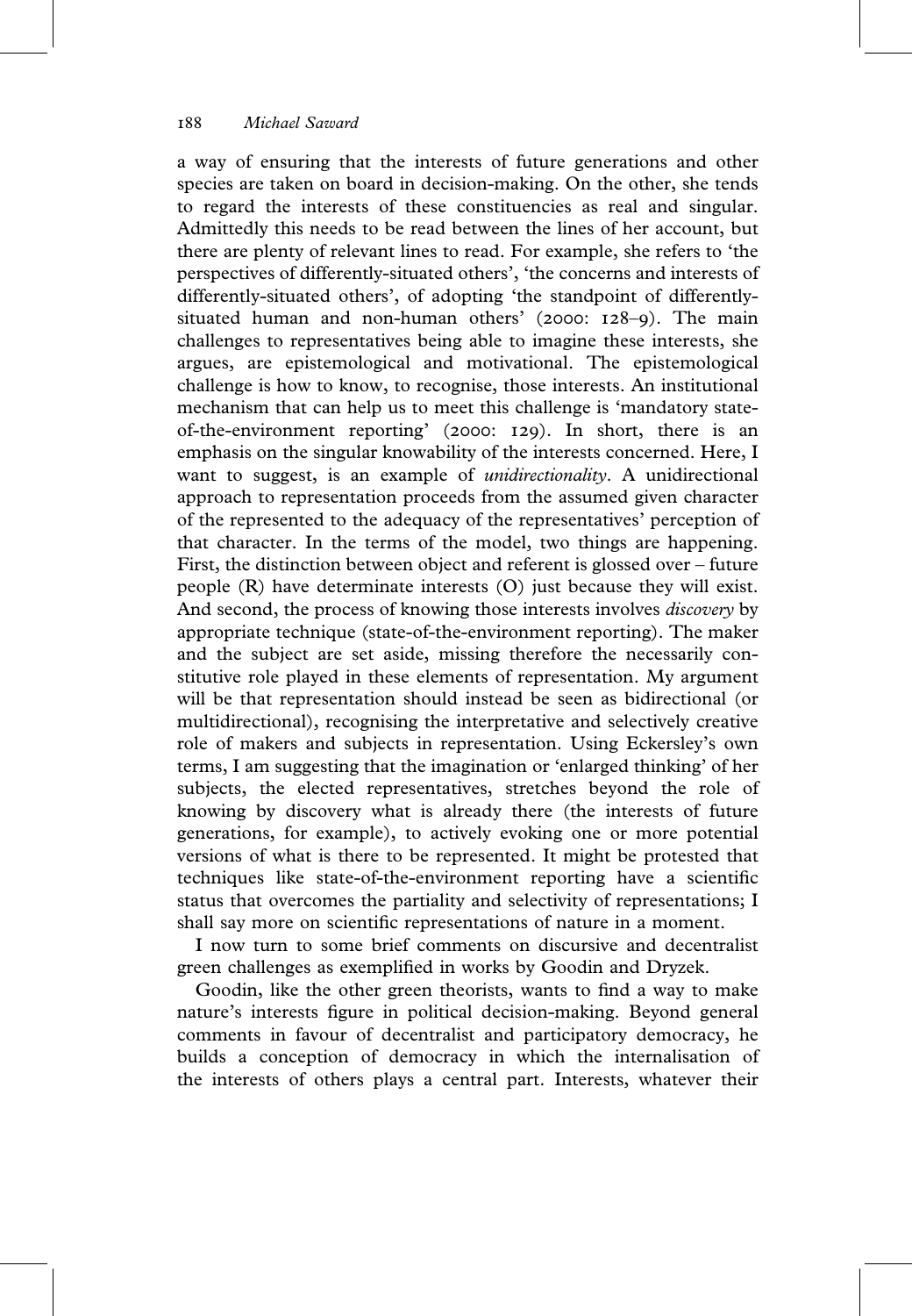source and whoever or whatever bears them, should be represented; if their bearers cannot represent themselves, then a notion of interests 'encapsulated' by others who can, becomes acceptable, even desirable.

Goodin argues that 'In so far as natural objects have objective values that can properly be construed as interests, those ought be politically represented just as any others' (1996: 837). So, values in nature are  $objective - there$ , given, regardless of human recognition or not. Again, the necessary gap between object and referent is closed off – the concept of what value natural objects may have is collapsed into the material of those objects themselves. These values, according to Goodin, require an 'appreciator' to turn them into interests, to represent them politically. Goodin the theorist is the maker of this representation, and the appreciator is his subject. The appreciator's skills are subjective, of course, and Goodin recognises this fact. But the values, on his account, are objective, to be discerned rather than creatively construed (as I argue they can only be). His model offers us a transmission belt, transferring objective values to the passive receptor that is the appreciator. The very idea of an appreciator implies such one-way traffic – an appreciator has (merely) to see what's already there.

Nature, then, has interests that ought to be represented. These are to be discovered, appreciated. Then they need to be internalised. The oneway traffic continues at this point. To 'internalise' implies that there is a single external reality to be transferred – there is something specific outside that can be brought inside our heads. There is no guarantee, Goodin writes, that 'people will necessarily internalise nature's interests completely or represent them perfectly' (1996: 844). The idea that in principle these interests could be represented 'completely' or 'perfectly' reinforces their presumed single and unalterable character. These interests require no active mediation and little interpretation; the appreciator's role remains that of a passive receptor. Interests are to be read off nature, not read into it (my words, not Goodin's).

My suggestion is that Goodin emphasises too much the objectivity of nature's value and interests, and that this leads to an overly unidirectional view of the transmission of those interests into politics. To be sure, we are dealing with matters of *emphasis* here rather than black-andwhite distinctions. Nevertheless, it leaves aside the necessarily creative role of the representative, one that requires the incumbent to construct, reconstruct, choose, depict and portray that which needs to be represented ('nature', in this case). The process is two-way, as I have tried to argue above. The representative / politician must be a maker of representations, an artist, even if a bad or unwitting one. Much less is given, much less is capable merely of being 'read off' than Goodin presumes.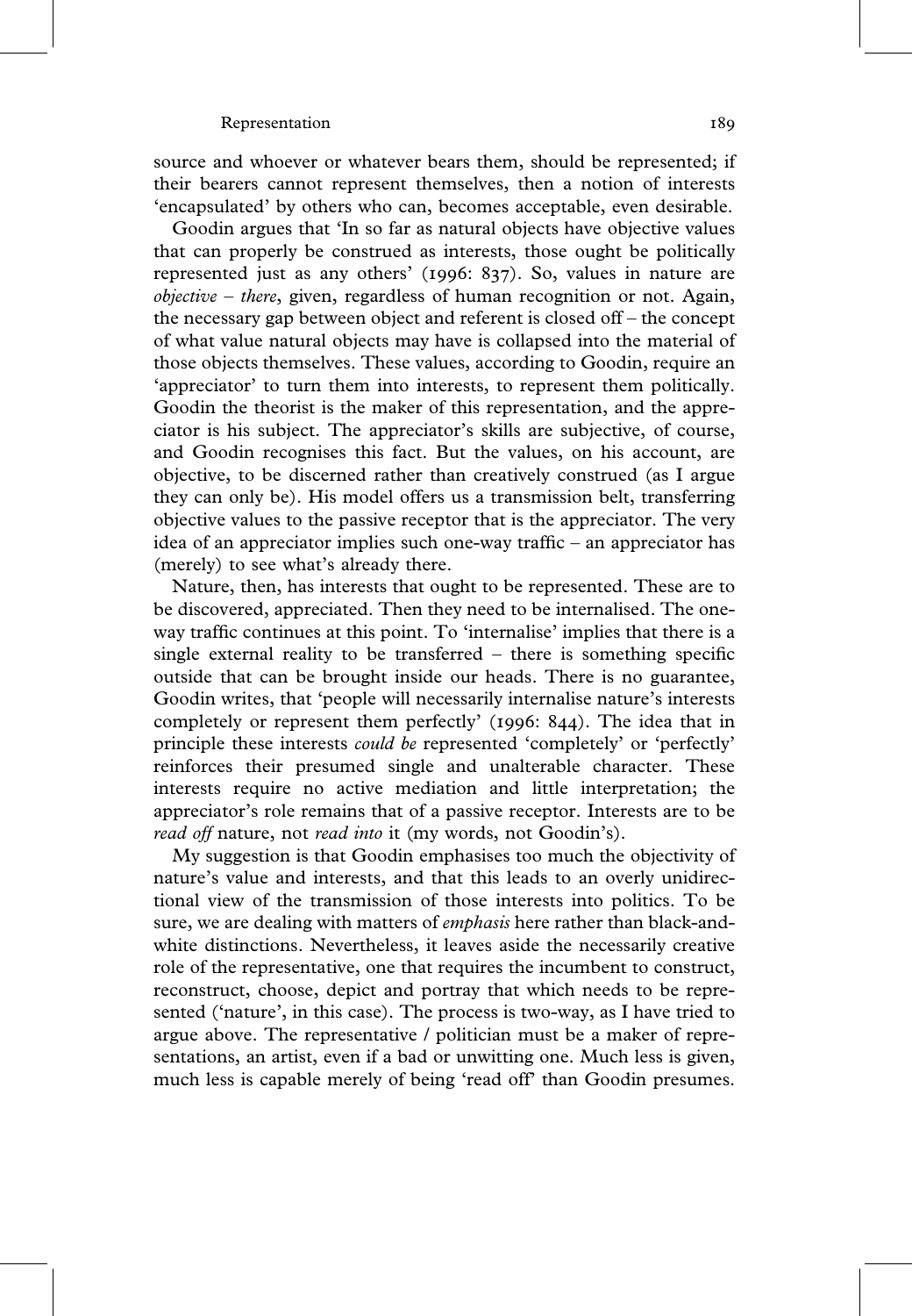In other words, we have here (I suggest) an example of a problematic objectivity assumption along with one of unidirectionality.

Let me turn to Dryzek's radical analysis and prescription. As a discursive democrat, for whom unconstrained communication is the ideal political mechanism, Dryzek seeks to deepen and extend radically the meaning and spaces of political communication, seeking 'a more egalitarian interchange at the human / natural boundary' (2000: 145). Nature is not only a source of 'interests', which are 'affected'. In Dryzek's eyes, nature is an agent too; it is not 'passive, inert, and plastic'. Instead, this world is truly alive, and 'pervaded with meanings' (2000: 148). This agency means we must recognise and respect nature in wholly new ways. For Dryzek, the key metaphor here involves 'listening' – 'we should listen to signals emanating from the natural world with the same sort of respect we accord communication emanating from human subjects, and as requiring equally careful interpretation' (2000: 149).

My main point here, echoing others above, is that listening implies a passivity on the part of the listener, mere receptiveness of what is given. Dryzek's listener is blood brother to Goodin's appreciator in this key respect – he or she is the subject within the representative claim being made. 'Effective listening' is hearing and heeding the 'feedback signals' from nature; it is largely passive, though it is a role that no doubt requires attentiveness and acquaintance. Essentially unidirectional like others, Dryzek's analysis closes down the object-referent gap and implies that nature largely determines what the subject-listener hears. Interestingly, the maker is a voice outside the text, too. The theorist here adopts the classic silent stance of the author, setting to one side his role as maker of the representation involving the listener and nature. This is understandable – it is a deep convention of academic and other writing – but it is worth noting that it has the effect of reinforcing the objectifying character of the claims being made. That is not to denigrate his efforts; as I shall try to argue below, this analysis can prompt a clearer view of the political role of (in this case green) political theory.

Dryzek's account moves on to the political institutional corollary of all this – the idea that the state, as we know it, is so constrained by antiecological imperatives that it is not likely to be a good 'listener' in the present sense. Elected representatives within the state are no different from other state personnel in this respect. Accordingly, Dryzek adopts the bioregional paradigm, where 'redesigned political units should promote, and in turn be promoted by, awareness on the part of their human inhabitants of the biological surroundings that sustain them' (2000: 157). The connection between listening to nature and living close to it in reconfigured units is explicit: people who are close to nature are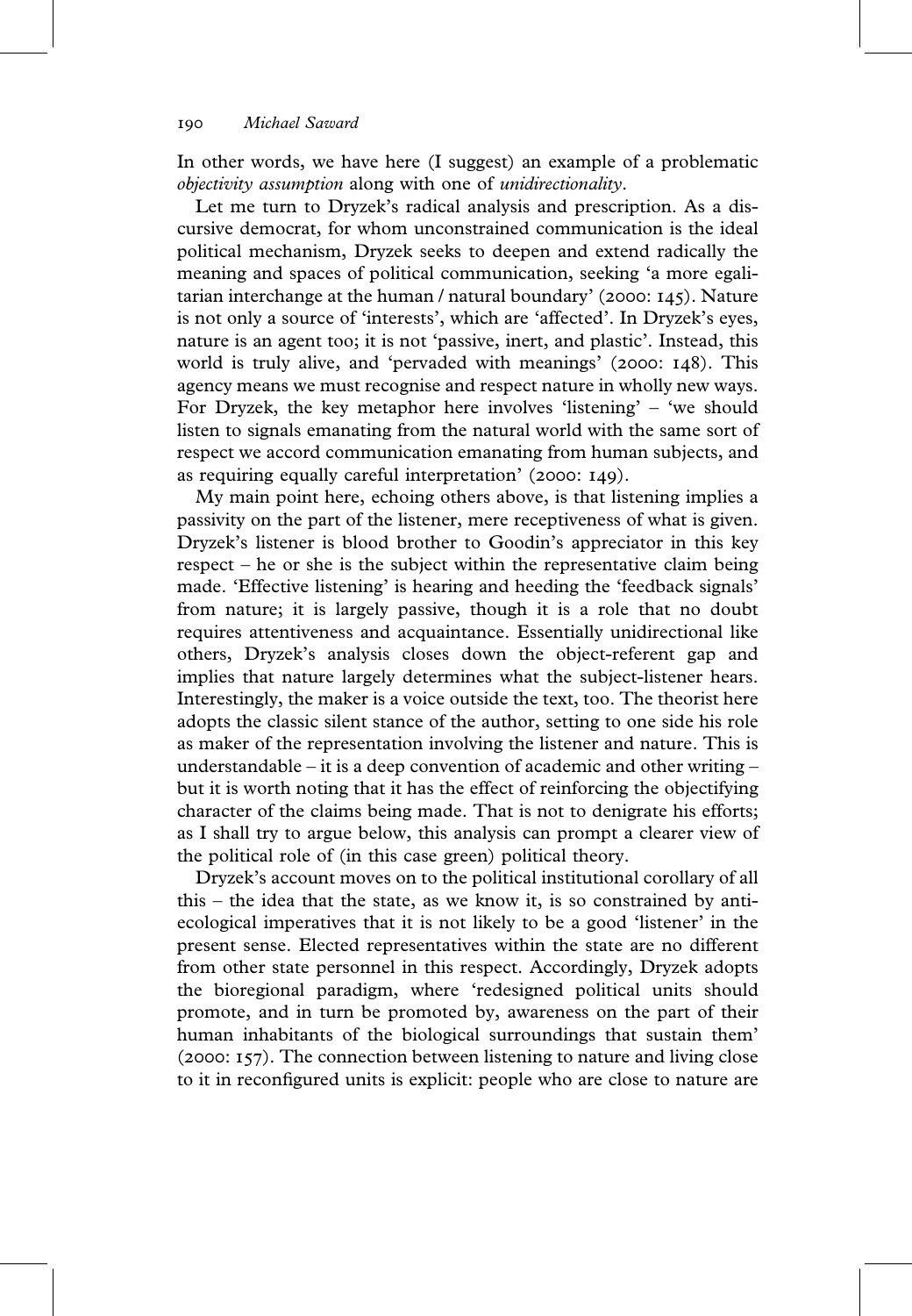'in day-to-day contact with particular aspects of the ecosystem, and therefore in a much better position than distant managers or politicians to hear news from it' (2000: 157).

In essence, the listening in Dryzek's account is presented as an unmediated relation between listener and nature. Literally, those closer to particular places can 'hear' them better. Dryzek explicitly separates the 'listening' aspect of democracy from its representative aspect (2000: 154), and makes it clear that 'unlike the situation in aggregative liberal democracy, this communication does not have to be mediated by the material interests of particular actors' (2000: 154). Interestingly, Dryzek suggests that we ought to be careful not to 'anthropomorphise' (2000: 151). He is keen to avoid aesthetic representations, which would require and emphasise a gap between nature and listener. But one can argue (and I would) that to anthropomorphise is one mode of using metaphors as coded subjects to 'get at' (to make audible, as a parallel to making visible) nature's messages. It is one example of a move that is essential or unavoidable if one is to even attempt 'readings' of nature. Such metaphors, or representations, far from distorting messages from nature, make 'listening' possible. Dryzek of course uses his own metaphors – notably that of the 'feedback signal', an electronic metaphor for nature which, precisely because it belongs to a different realm, brings into view a conception of the object we wish to understand.

Like Rousseau, Dryzek is suspicious of representation in two of its aspects, aesthetic and conventional-political, and he would like to transcend both. His prescription is radical indeed, favouring a highly decentralised, bioregional politics. In essence, Dryzek has a dream of political authenticity, of direct politics, more or less spontaneous and unmediated. Ultimately, it seems to me, this sort of work taps into deepseated Garden of Eden metaphors – back to nature means back to a simpler, more authentic, more tuned-in human nature, of something roughly analogous to humanity before the Fall. The Rousseauian links are evident enough: a vision full of politics, but of spontaneous orders of politics, relatively free of the corrupting artifice of aggregative representative institutions as we know them.

#### Representation, Metaphor and Institutional Design

Let me try to take stock of these selective comments on green writings on representation and offer some observations on some key characteristics of the green thinking identified with respect to representation: unidirectional approaches, objectivity and authenticity claims.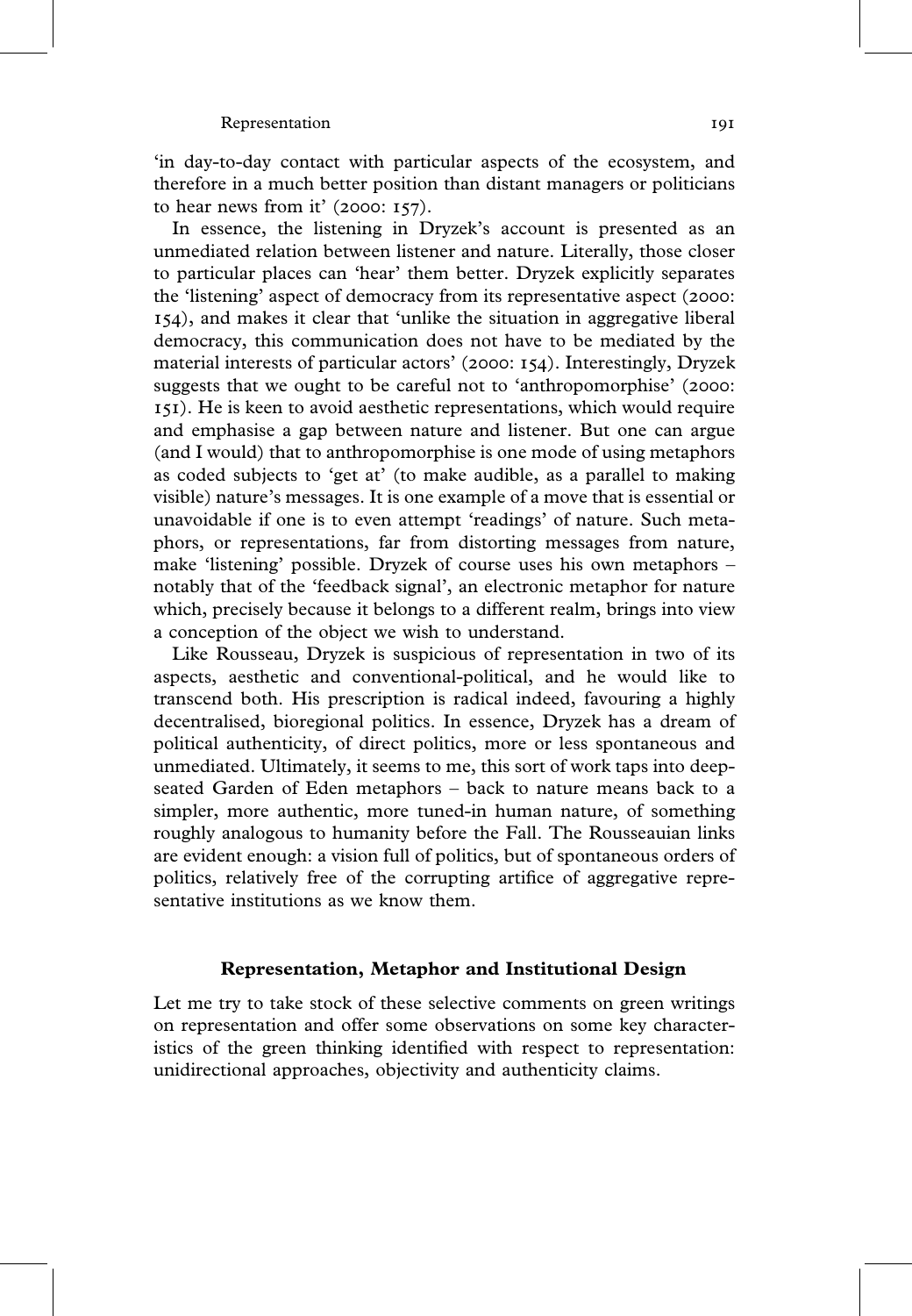The first major criticism was that of *unidirectionality*, the problem of seeing representation as a one-way process, where the representative is a mere receptor or reflection of some primary object or person or group. Representation, I have argued, is best seen as bi- or multidirectional: representative and represented are in a shifting and mutually constitutive relationship. Real things, people, animals and species exist. To be sure, there are limited sets of ways in which these referents could be described or accounted for. But that leaves plenty of scope for competing representations or constructions of them as objects. Making these representations or constructions is what politicians, artists and political theorists do. Representation works in two directions: the referent's material reality conditions the range of what can be said about it, and makers and subjects create representations within that range.

Overlapping with that point, I criticised some greens for assuming that an authentic presence of 'nature' or its interests was 'out there', if only we could listen carefully enough, or get close enough to it. By contrast, my preferred approach holds that identity in representation is authored rather than authentic, that it is necessarily partial and selective. I was also critical of a further closely related green tendency to see nature or the environment as possessing 'objective interests'.

Do these criticisms amount to a rejection of green political thinking? Not at all. But they might point to a different approach, one more in tune with a broader and thicker conception of political representation. I turn now to how we might deal with metaphors of nature as representations, and subsequently comment on the politics of green thinking.

Stressing the constructedness of our representations or conceptions of nature does carry some tricky judgements. I do think that the 'epistemic' dimension of representing non-humans and other species is sometimes overemphasised. There is more to be said for an alternative, 'interpretive' approach, which allows more space for accepting and exploring a plurality of competing representations (reading in possibilities rather than reading off certainties). However, it makes little sense to press this point to the bottom. Raising the epistemic questions does at least have the virtue of leading us to ask 'how do you know?' and invites critical discussion of different forms of knowledge generation. This, for example, can lead us to key issues about the status of scientific knowledge.

Clearly, natural phenomena (like volcanoes) exist and have an impact beyond cultural representations of them. As I have indicated, I do not argue that there is no referent, or extra-discursive reality. Certain forms of knowledge of them in this respect can have a particular, if contingent, validity. A 'more valid' representation of nature in this respect means one that is more efficacious, gains more purchase on the phenomenon in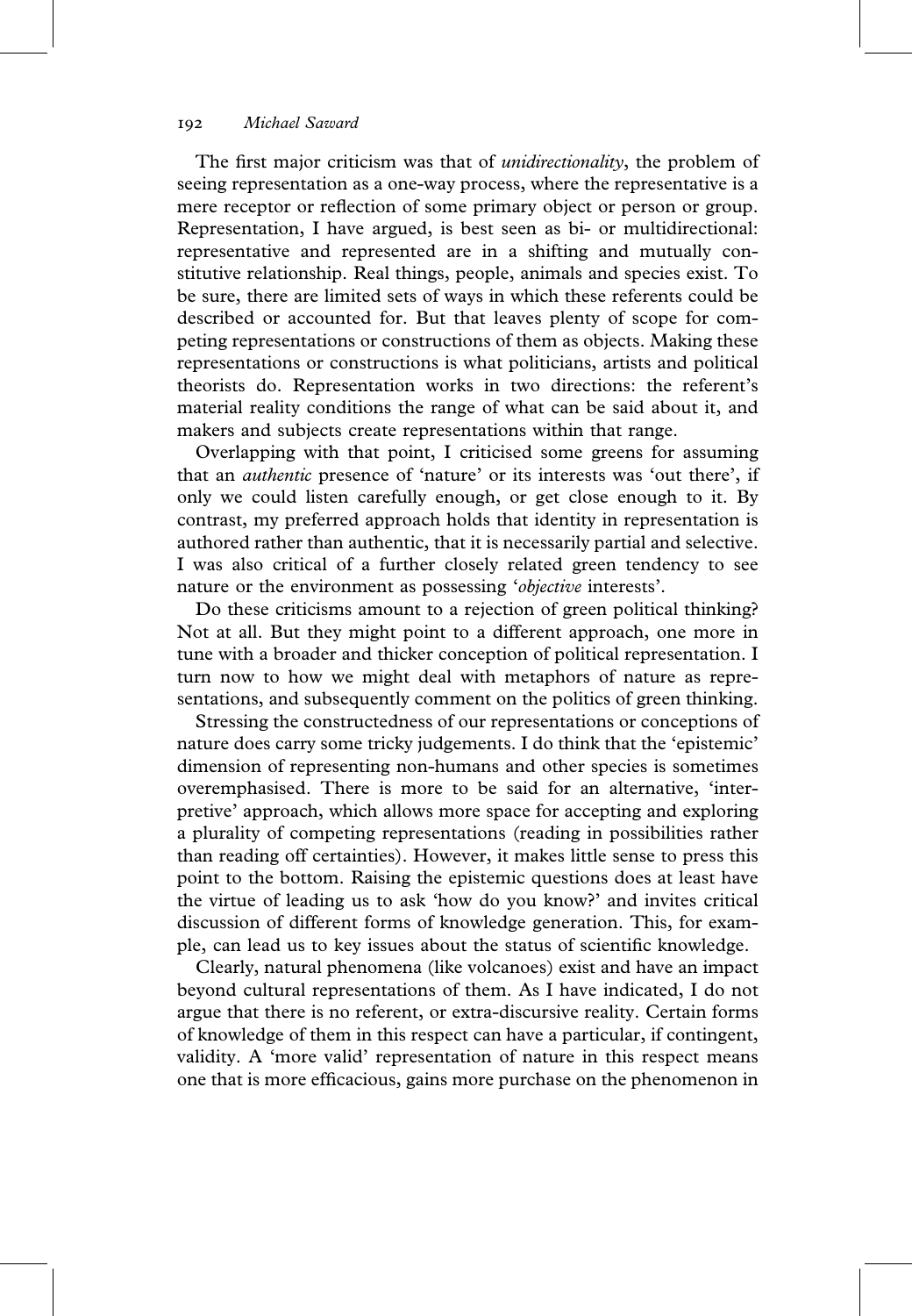question when applied or assumed. I would go so far as to say that a strong consensus in the broader scientific community regarding validity is a strong indicator of validity. Producing broad and deep consensus among specialists with expertise is a powerful thing. The scientific, causal debates about global warming have largely been settled recently by the sheer degree of scientific consensus on causes and likely consequences of climate change.

Which representations of 'nature'/nature we may rely upon more is a relative and difficult matter, though. As suggested, the claims of scientific knowledge rest upon assumptions about the social dimension of creating scientific knowledge and on the Popperian fallibilist view that science proves nothing but offers 'conjectures and refutations'. There is no escaping representations, then – we cannot 'see' nature without metaphors or mediating representations which characterise it and bring it into focus – and no non-contingent means to judge relative validities, even if we agree with Soper's excellent account of these issues when she observes that, even if there is a lot of culture in nature, there is some nature which is also not just culture (Soper 1996).

Having said that, some metaphorical representations of nature have had great material consequences because people have acted upon them. Other ways of seeing nature have had less impact, including until recent times metaphors favoured by greens (such as the idea of 'partnership' discussed by Plumwood in this volume). There are many and varied ways in which 'nature' can be, and has been, represented. The power of metaphors of nature often grows from a sliding from one meaning of 'nature' – nature as 'the essential quality or character of something' – to another, namely 'the external, material world itself' (Demeritt 2002: 777–8). Sliding from the first to the second meaning can lead us to believe that when we gaze into the external world we are accessing some sort of essence. This is a powerful tool, and one of course that has been exploited by classic political theorists such as Hobbes and Rousseau, and continues today in arguments that, for instance, the free market is a 'natural' way for people to interact and to meet their needs.

Dominant metaphors can tell us a great deal about the societies that hold to them. They can also tell us a great deal about what can or should be done to the 'nature' which the metaphors make visible. We can look at these on a grand historical scale. Three main metaphors – 'the book of nature, man as the microcosm, and the world as machine' – have informed Western views of nature, according to Mills (Mills 1982: 237). In terms of the preferred model of representation, these metaphors are subjects which are put up by those who use them (makers) to signify their object (nature). In the Middle Ages, the dominant metaphor of the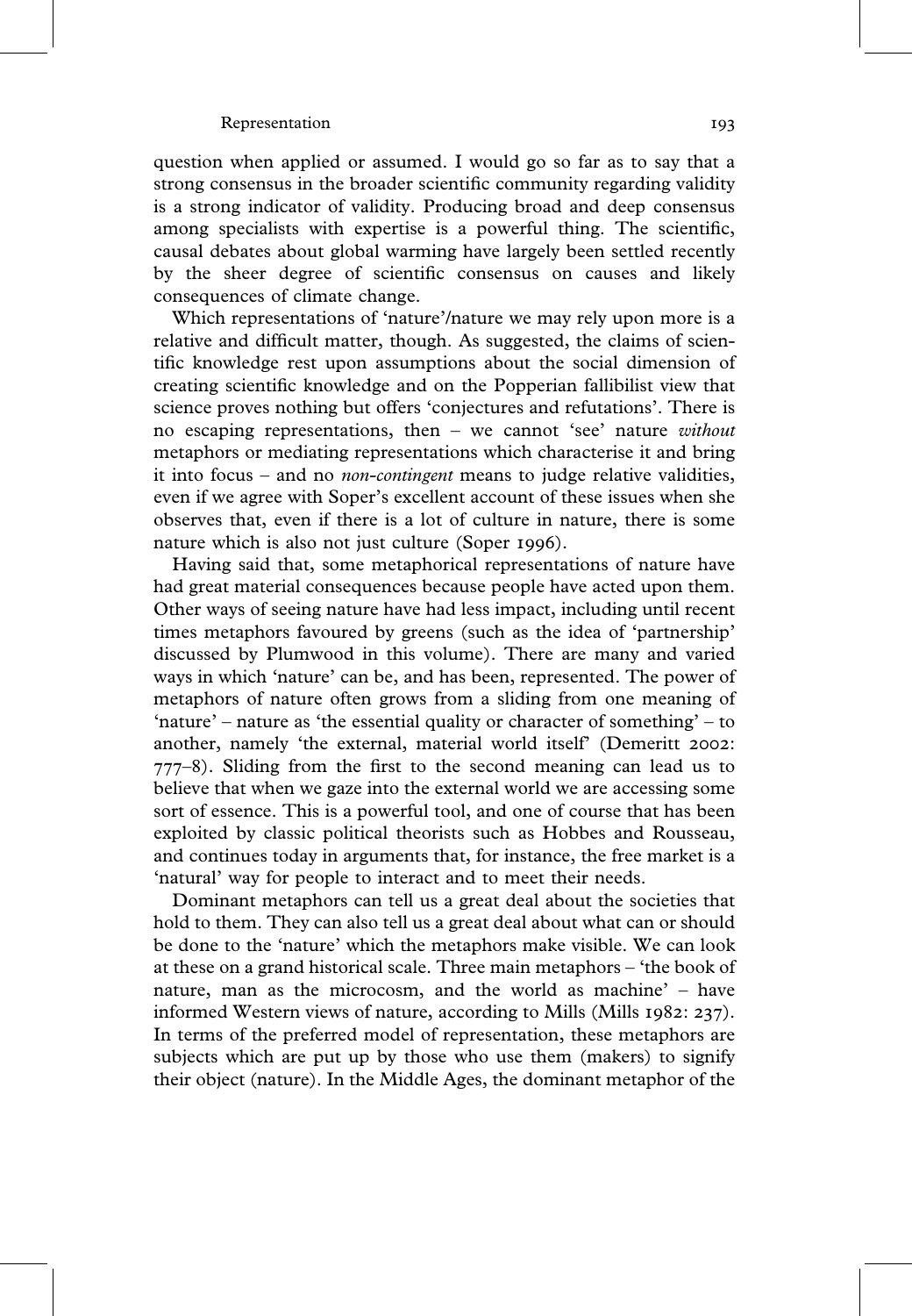book of nature implied, for example, that nature had an author, that its meanings could be read, that it had varied levels of meaning, and that physical nature bore legible marks of the authorial hand or presence. This theocratic view gave way in the Renaissance to a more anthropomorphic view in which humanity rather than God provided the dominant metaphor. Man, or more specifically the human body, was the measure of all things. Mills invites us to

consider how much of the language we still habitually employ derives from just such an anthropomorphic view of the world. We speak of mountains as possessing 'brows', 'shoulders', 'backs', and 'feet', and rivers have 'heads' and flow through 'gorges' out into 'mouths'. We refer to a 'neck' of land, an 'arm' of the sea, a 'vein' of mineral ore, and the 'bowels' of the earth. (1982: 242)

Finally, into the modern era, the metaphor shifted to that of the 'earth machine'. Clocks and later computers became the source of concepts for nature. Viewing nature through mechanistic metaphors implies that nature is made and can be remade, and that it can be controlled and tinkered with.

By looking at dominant metaphors we can learn a great deal about the societies which harboured and developed and lived by the metaphors: 'Nature is no more a book or a giant human being than it is an extraordinarily complex machine. That certain societies should find such views of it convincing, however, is highly informative and provides us with a direct means of knowing their central needs and aspirations' (Mills 1982: 249). Without assuming that these metaphors were unchallenged or unambiguous, we can also learn what might, and often did, follow from their prominence. A machine, for example, can be owned and used and dismantled and changed and sold and controlled – a machine metaphor determines nothing in itself, but it carries the potential to facilitate domination and commercialisation of nature. A machine implies a maker of the machine and a purpose, so religious views of nature might be at home with the machine metaphor, too. My point is that metaphors underpin belief, and belief underpins actions. The metaphors of nature we have and use condition what we can do with and to nature.

That is probably too much the grand sweep of history approach. From a more modest but probably a more fruitful perspective, we inhabit a messier and dynamic world of competing and overlapping metaphors. Among the ones that green political theorists and others often address critically are:

– economic metaphors, concerned with nature's 'richness' and involving 'producers' and 'consumers'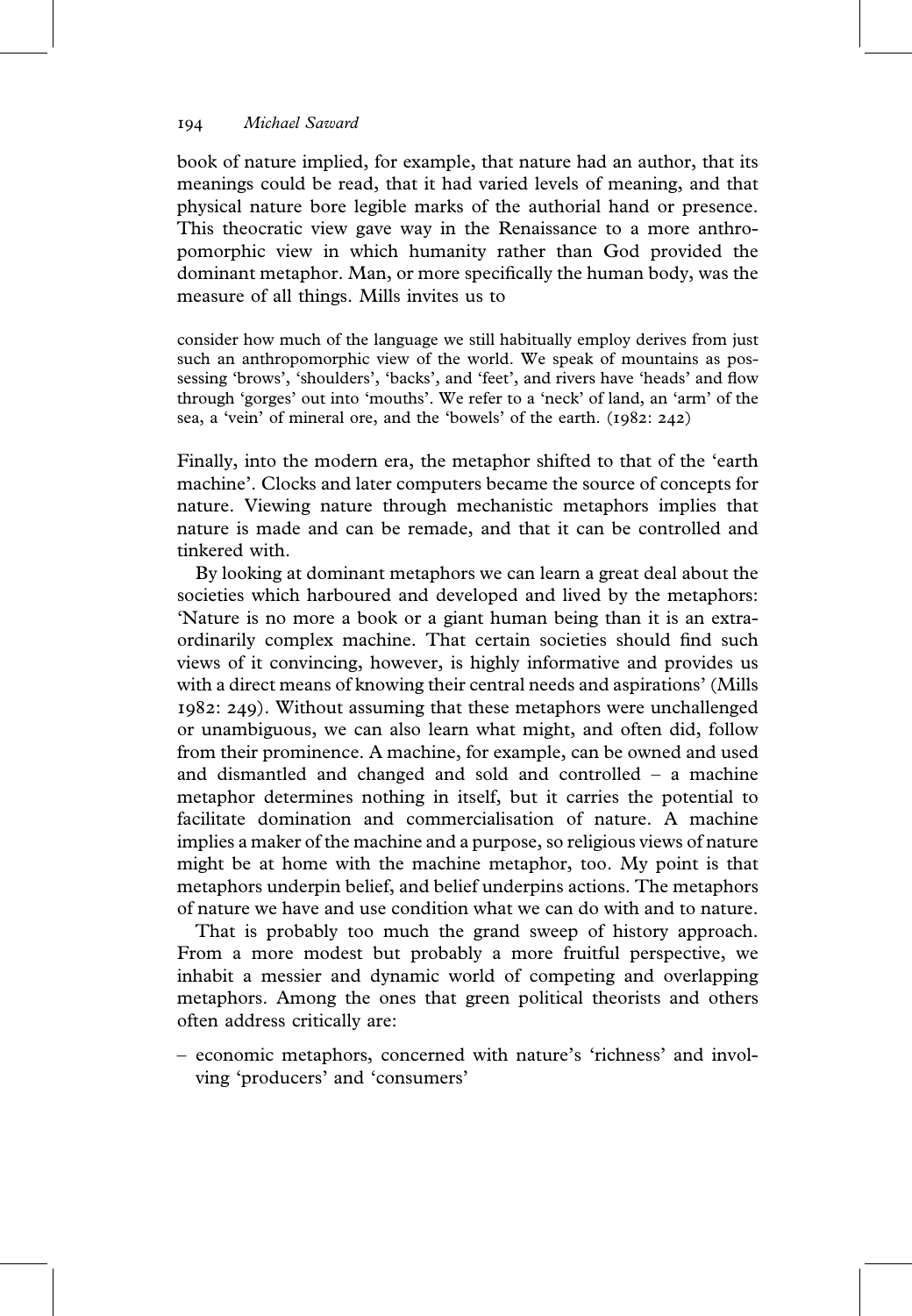- pyramidal metaphors with 'humans as the pinnacle of evolution'
- sex-typing metaphors such as 'mother nature', carried over into ideas of, for example, 'virgin nature'
- mechanistic and cybernetic metaphors
- wild nature as an agricultural crop ('harvesting the fish crops') (Meisner 1992: 2)

The green temptation is to find better, alternative metaphors, such as Nature as home, Nature as musical ('harmony in diversity'), Nature as a living being, and so on (Meisner 1992: 2). Metaphors are nothing if not suggestive and multifaceted, and any one metaphor will outrun attempts to characterise it or interpret its implications in one direction. Thus there is no single, unambiguous good or bad, helpful or dangerous metaphor from a political ecological point of view. It is just not that simple. Meisner, in his thoughtful account of the issue, seeks new metaphors which are 'both evocatively powerful and cognitively practical; they must evoke positive feelings about nature, and suggest a conception that leads to humility, respect, and non-exploitative ways of living' (1992: 9). He recognises how elusive such metaphors are likely to prove, though he favours, for example, ones which see nature as alive, as process rather than as thing, as partner rather than as possession (1992: 8) (see Plumwood, this volume).

We have seen how powerful the temptation is for all of us – green political theorists are hardly the exception – to seek to break the boundaries of representation, to find directness, engagement, contact, authenticity, as I have suggested Dryzek does. The desire to escape from, or to fix upon 'better', metaphors is a recognition of the power of the material consequences of metaphor or representations, and at the same time a tilt towards overcoming the undesirable contingencies of the play of representations in political life.

Because we cannot escape representations in a larger sense, it is a positive thing from a green point of view that radical political efficacy does not require such an escape. Representation is a rich concept, and it can readily encompass the mutual constituting and indeterminacy present in all relations between one who represents and one who is represented. At the same time, the concept is rich enough to point us to claims and practices well beyond traditional parliamentary representation, as I indicated at the outset. Animals can be engaged with, looked for, traced, understood and appreciated in new ways by humans opening up themselves to new ways of 'reading' and 'writing' them (see, for example, Hinchliffe et al. 2004). But to do this is to tap into new ideas of what it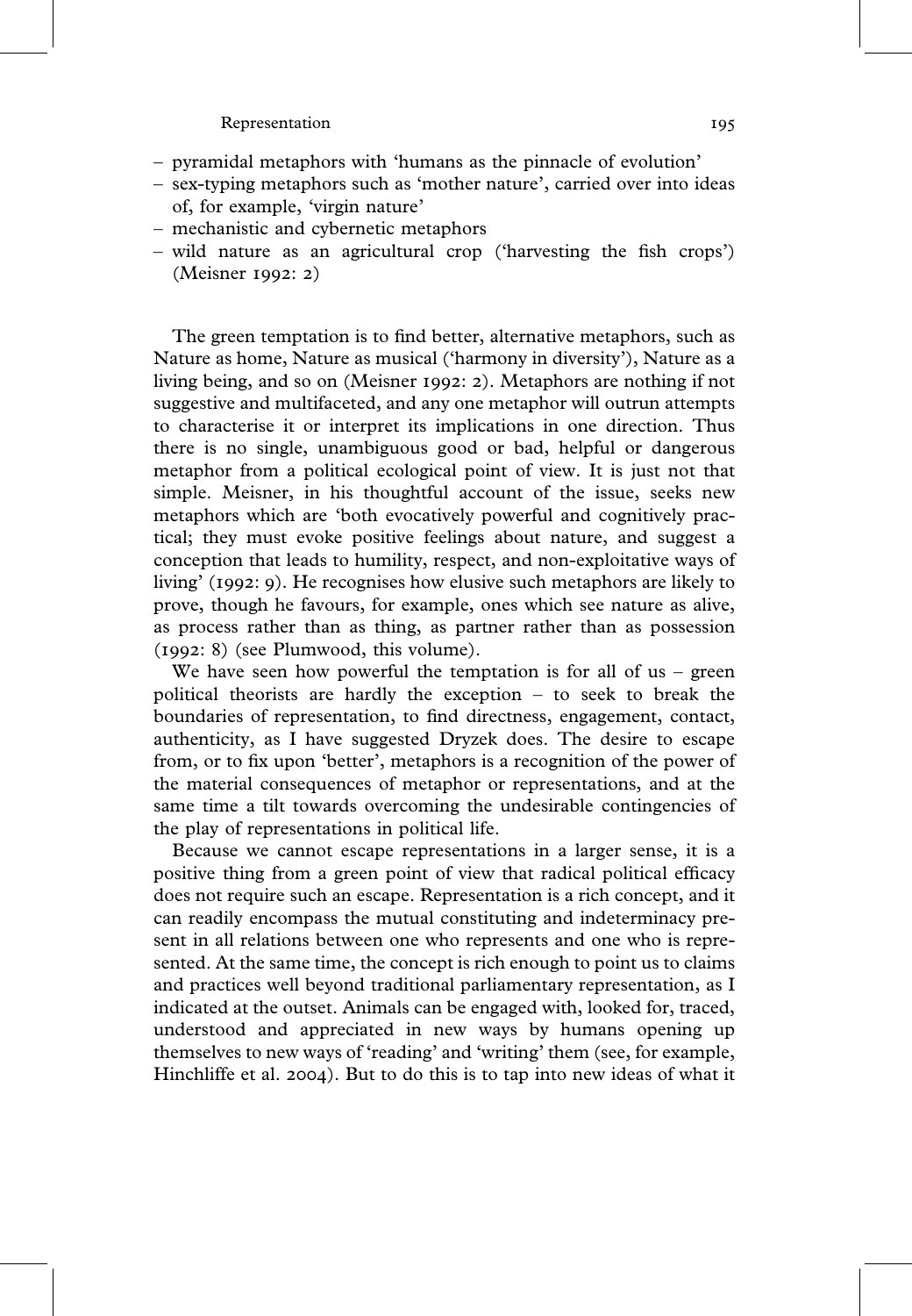means to represent, and to make representations, in the senses of both what it can involve and who can do it. We live in and by representations, and representation making is a necessary human activity, not one that diminishes in importance just through physical proximity to or familiarity with 'nature' or anything else. The desire to move beyond a politics of representation to a direct engagement with nature is understandable enough, but it is misconceived. Our need to 'make up nature' does not go away just because we are close to it (or even because we *are* it).

Politics brings varied representations into play. Perhaps, instead of 'enfranchising constituencies that are affected' – the traditional, parliamentary way of looking at representation – we could look to multiple representations or constructions of the affected (nature), putting new interpretations and perspectives 'into play', politically. Perhaps, too, this is the real task of green parties and pressure groups – makers of provocative new metaphors of nature, creators of portrayals that can win hearts, minds, votes and actions (see also Eckersley 2003).

It is here that the point about politics and theory, which I mentioned in the context of the green critique, comes into its own. Looked at from a particular angle, one can say that what Eckersley, Dobson, Goodin and Dryzek variously offer is a compelling set of metaphors or representations of nature: mysterious constructions about nature alive, pervaded with meanings, speaking to us if only we can listen, replete with interests that are comparable to our own, a set of forces demanding our attention and deserving our respect. In short, what we have gained from these writers are metaphors which link conceptions of nature with political prescription. These are potentially powerful *political* arguments, aesthetically compelling and culturally resonant representations of nature. That will not be news to anyone, but I mean the claim in a strong way: dressed and presented and published as political theory, they are in fact a highly sophisticated form of political argument, the home for which ultimately (in a well-functioning democracy) ought to be the cut and thrust of daily political life, in the parliamentary politics of representation to be sure, but well beyond there to the local and international, formal and informal political spaces where representation happens, representations are made and power is generated.

From a green perspective, forging and refining and arguing for metaphors of nature which prompt pro-ecological actions is the right approach. I am engaged in something much less than that task here. A prerequisite to the success of such efforts is an open society which allows a richer variety of representations to become available. A dynamic process of making and remaking representations of nature – on a crude level, this overlaps with a 'the more, the better' view – is a positive thing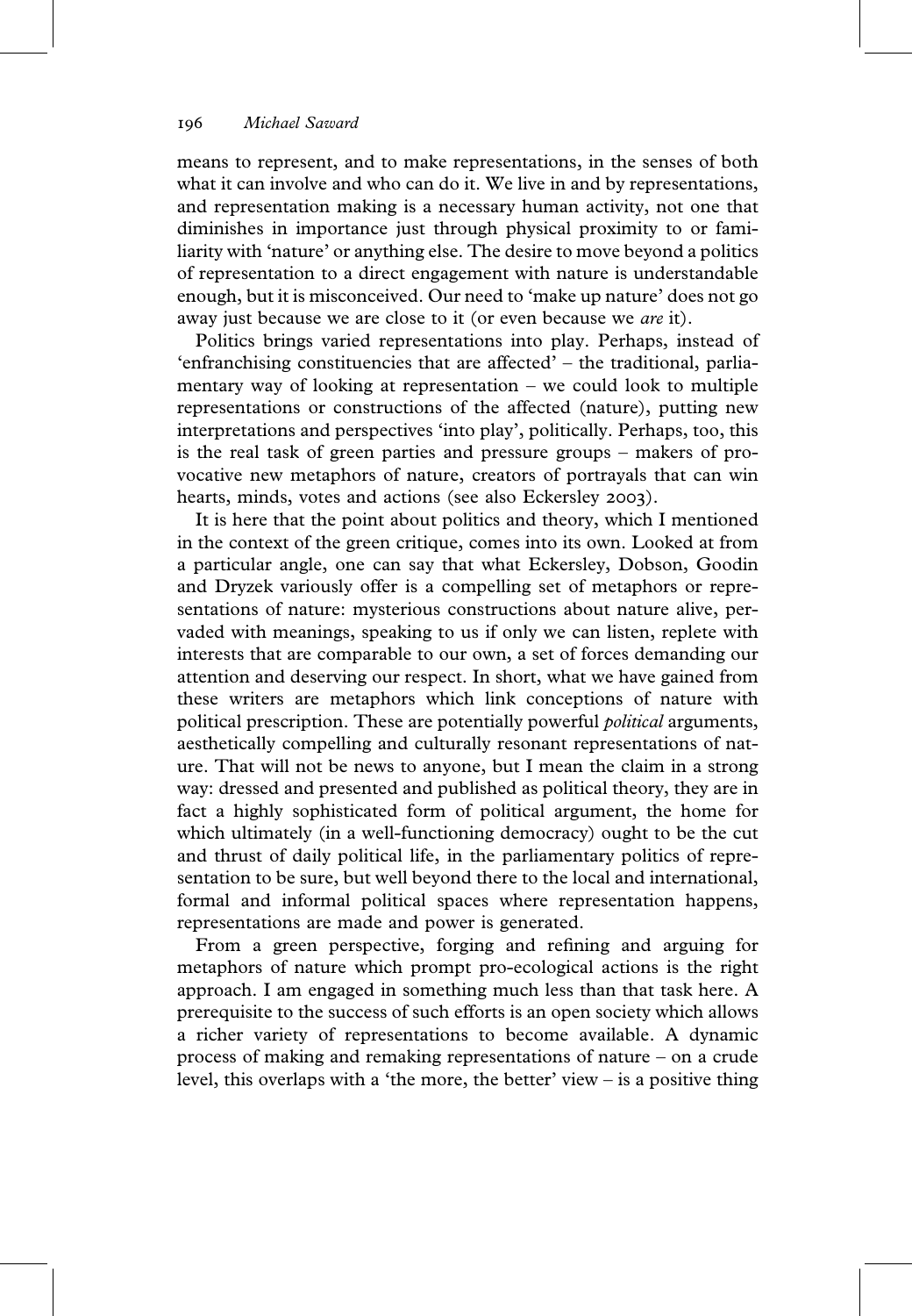for various reasons. We might adapt J. S. Mill's argument, that we can only know the rightness of one argument by testing it against others, to say that the efficacy of making nature visible through one metaphorical representation can be teased out and tested by way of contrast with another or others. We could say that unmasking metaphors which facilitate environmental destruction is all the more easy when alternatives can be evoked or created or deployed in argument (it is fortunate, for example, that by the time the former premier of the Australian state of Tasmania described the Franklin River, the proposed damming of which provoked a major environmental dispute in the early 1980s, as a 'brown, leech-ridden ditch', there was a strong environmental movement to argue for alternative images and portrayals of the wild river and Tasmanian wilderness more generally). We might cite the imaginative power of metaphor as a contributor to processes of 'reflective democracy' (Goodin 2003), where citizens and politicians are invited or induced to reflect upon the interests and needs of human and non-human others by exposure to provocative depictions and accounts. In my limited way here, I have pointed out how green political theorists themselves offer potent metaphors with real political resonance.

I suggested at the outset that questions of democratic institutional design lurk within my comments. If democratic representation happens in but also well beyond elective and parliamentary domains, then our thinking about innovative democratic designs can and should follow suit. We might start, for example, from the premise that institutionalising multiple modes of representing a range of shifting human and non-human interests is perfectly democratic, and that seeking means to test openly in argument varied representations of nature requires new democratic thinking. This is a complex topic indeed, and these are very brief comments – I have written elsewhere how varied devices, placed in sequences, might evoke and draw in to democratic processes more interests and needs and phenomena than merely living human constituencies, and indeed alternative representations of the latter too (Saward 2003). Alongside a representative parliament, why not a citizens' jury to evoke statistical representation, local forums to evoke representation-in-place, a parliament of Dobsonian proxies of nature and future generations, and the precautionary principle to capture assumed needs and interests whose character at present eludes the reach of our understanding? Representative politics is much more about portrayal and image making in argument than it is often assumed. Green political theorists, I have suggested, are engaged precisely in these political debates than more conventional readings of their work might indicate. Their work on political ecology might pose one major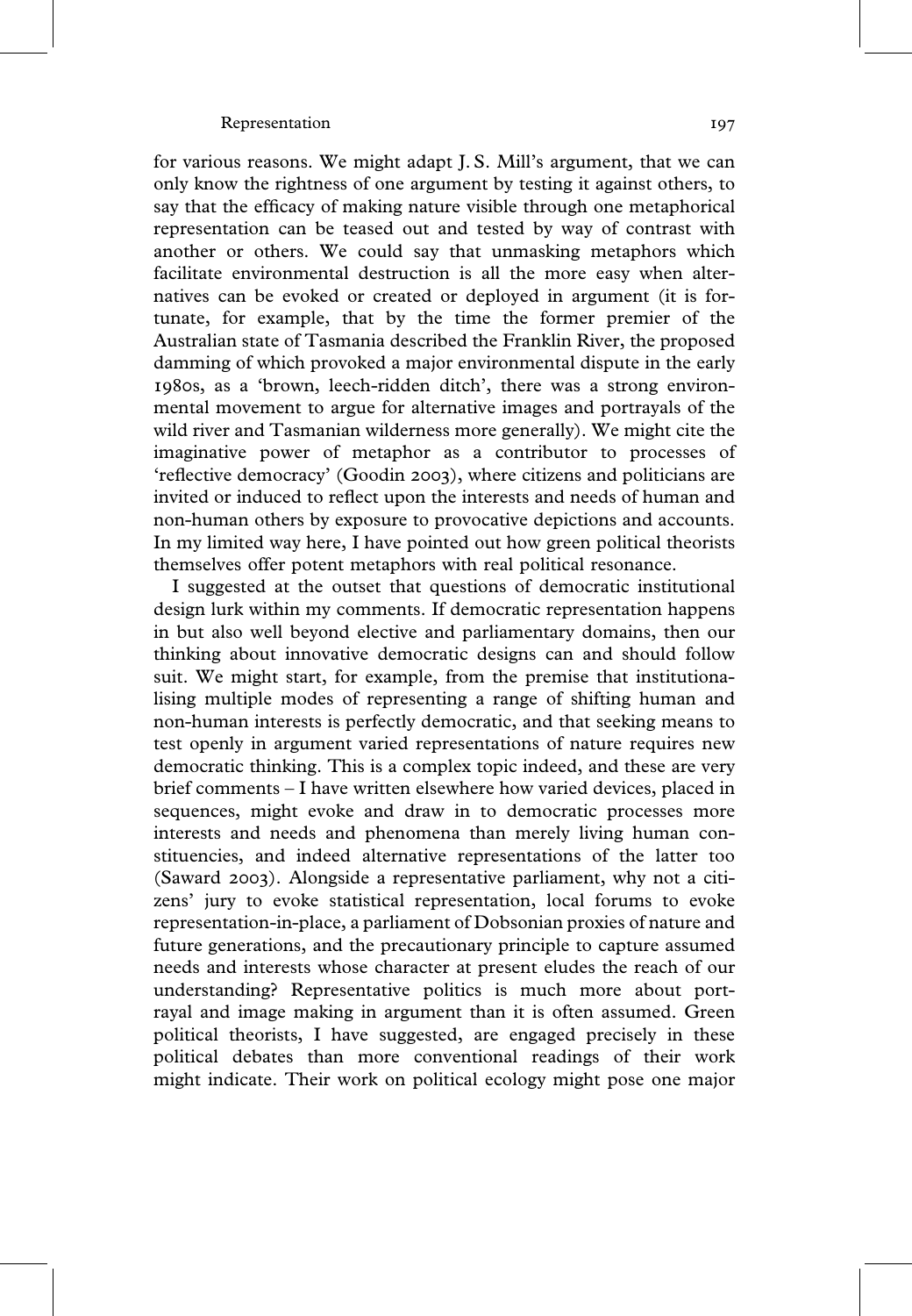challenge in particular to mainstream political theory – how to imagine in detail a democracy that revels in representative politics in the broader and deeper sense, since the metaphors and representations we invoke are critical to shaping political outcomes, for 'nature' and for us as a part of it.

#### References

- Alcoff, L. (1991). 'The Problem of Speaking for Others', Cultural Critique (Winter): 5–32.
- Ankersmit, F. R. (1996). Aesthetic Politics. Stanford, Calif.: Stanford University Press.

(2002). Political Representation. Stanford, Calif.: Stanford University Press.

Barry, J. (1999). Rethinking Green Politics. London: Sage.

- Becker, H.S. (1986). 'Telling About Society', in Doing Things Together. Evanston, Ill.: Northwestern University Press.
- Bourdieu, P. (1991). Language and Symbolic Power, trans. J. B. Thompson. Cambridge, Mass.: Harvard University Press.
- Cohen, J. (1968). 'Commentary: Representation and the Problem of Identity', in J. R. Pennock and J. W. Chapman (eds.), Nomos X: Representation. New York: Atherton Press.
- Demeritt, D. (2002). 'What Is the ''Social Construction of Nature''? A Typology and Sympathetic Critique', Progress in Human Geography 26: 766–89.
- Derrida, J. (1982). 'Sending: On Representation', Social Research 49.2 (Summer): 294–326.
- Dobson, A. (1996). 'Representative Democracy and the Environment', in W. M. Lafferty and J. Meadowcroft (eds.), Democracy and the Environment. Cheltenham: Edward Elgar.
- Dryzek, J.S. (2000). Deliberative Democracy and Beyond. Oxford: Oxford University Press.
- Eckersley, R. (2000). 'Deliberative Democracy, Representation and Risk', in M. Saward (ed.), Democratic Innovation. London: Routledge.
	- (2003). 'Ecocentric Discourses: Problems and Future Prospects for Nature Advocacy', paper presented to the Second Tamkang International Conference on Ecological Discourse, Tamsui, Taiwan.
- Goodin, R. E. (1996). 'Enfranchising the Earth, and Its Alternatives', Political Studies **44**: 835–49.
	- (2003). 'Democratic Deliberation Within', in J. S. Fishkin and P. Laslett (eds.), Debating Deliberative Democracy. Oxford: Blackwell.
- Hall, S. (1997). 'The Work of Representation', in S. Hall (ed.), Representation: Cultural Representations and Signifying Practices. London: Sage and The Open University.
- Hinchliffe, S., Kearnes, M. B., Degen, M., and Whatmore, S. (2004). 'Urban Wild Things: A Cosmopolitical Experiment', *Environment and Planning D:* Society and Space 23.5 (October): 643-58.